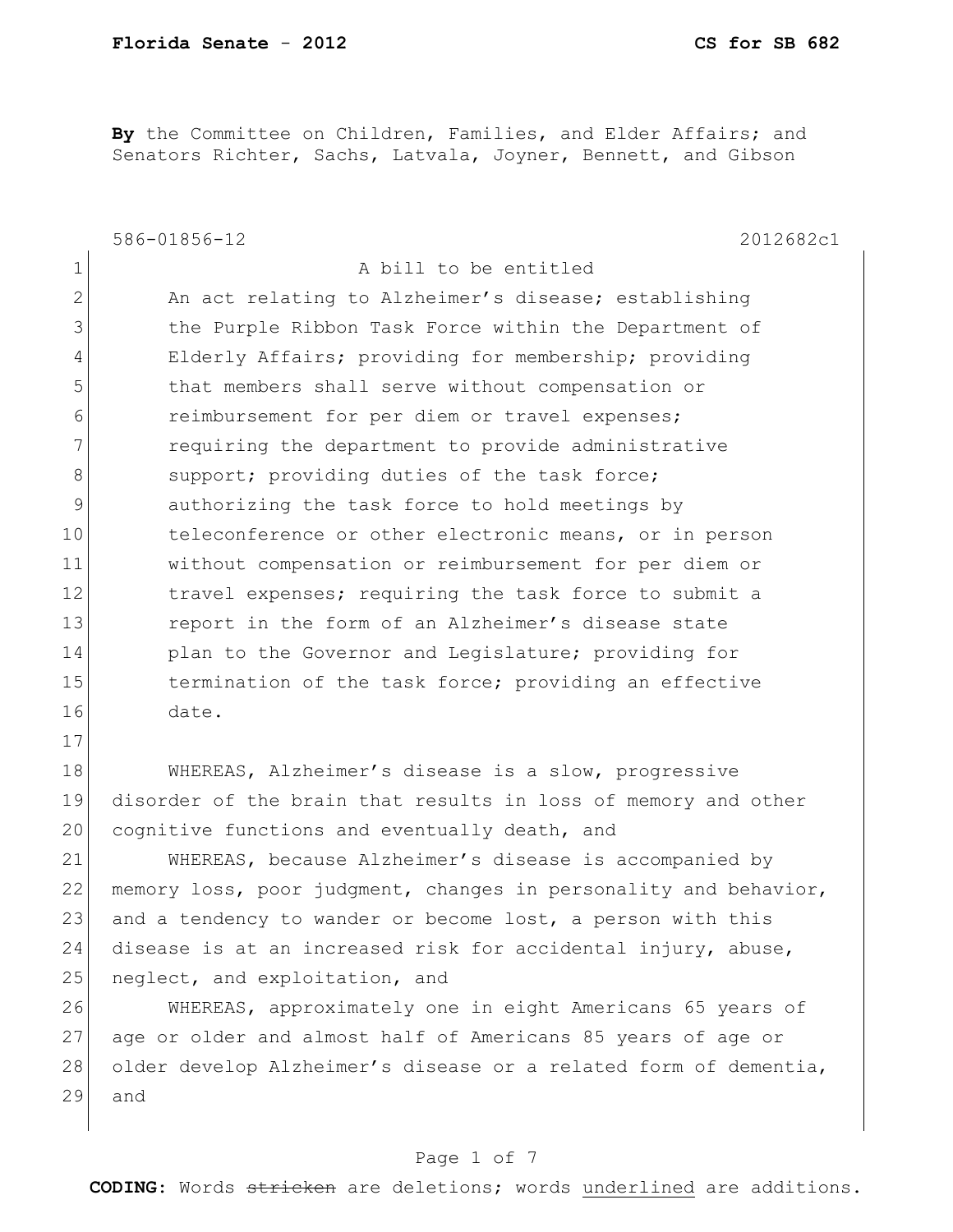586-01856-12 2012682c1 WHEREAS, there are 459,806 probable cases of Alzheimer's disease in this state in 2011, which population is expected to 32 triple by the year 2050, and WHEREAS, Alzheimer's disease takes an enormous toll on family members, with an estimated one in four family members 35 providing caregiving support for individuals with the disease, 36 and WHEREAS, caregivers for persons having Alzheimer's disease 38 witness the deteriorating effects of the disease and often suffer more emotional stress, depression, and health problems 40 than caregivers of people having other illnesses, which can 41 negatively affect such caregivers' employment, income, and 42 financial security, and WHEREAS, younger-onset Alzheimer's disease is a form of Alzheimer's disease that strikes a person who is younger than 65 45 years of age when symptoms first appear, but younger-onset Alzheimer's disease can strike persons as early as 30, 40, or 50 years of age, with new data showing that there may be as many as 500,000 Americans under the age of 65 who have dementia or cognitive impairment at a level of severity consistent with dementia, and WHEREAS, the state needs to assess the current and future 52 impact of Alzheimer's disease on Floridians and the state's 53 health care system, programs, resources, and services to ensure the continued development and implementation of a more inclusive, integrated, comprehensive, coordinated, and current strategy to address the needs of the growing number of

57 Floridians having Alzheimer's disease or a related form of 58 dementia and the corresponding needs of their caregivers, NOW,

### Page 2 of 7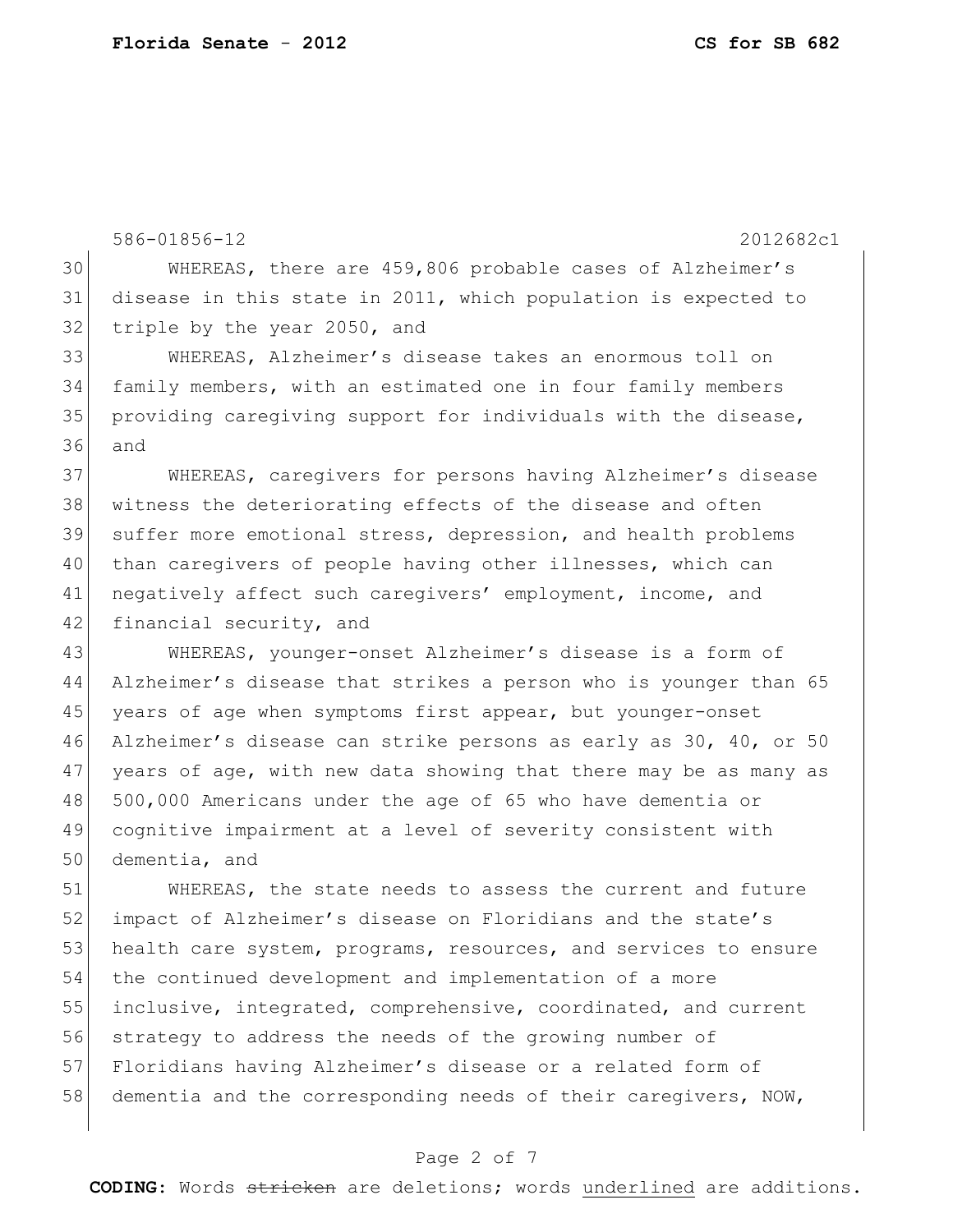|    | 586-01856-12<br>2012682c1                                       |
|----|-----------------------------------------------------------------|
| 59 | THEREFORE,                                                      |
| 60 |                                                                 |
| 61 | Be It Enacted by the Legislature of the State of Florida:       |
| 62 |                                                                 |
| 63 | Section 1. The Purple Ribbon Task Force.-The Purple Ribbon      |
| 64 | Task Force is established within the Department of Elderly      |
| 65 | Affairs.                                                        |
| 66 | The task force shall consist of 18 volunteer members,<br>(1)    |
| 67 | of whom six shall be appointed by the Governor, six shall be    |
| 68 | appointed by the Speaker of the House of Representatives, and   |
| 69 | six shall be appointed by the President of the Senate, as       |
| 70 | follows:                                                        |
| 71 | A member of the House of Representatives.<br>(a)                |
| 72 | (b) A member of the Senate.                                     |
| 73 | A representative from the Alzheimer's Association.<br>(C)       |
| 74 | (d) At least one person having Alzheimer's disease or a         |
| 75 | related form of dementia.                                       |
| 76 | (e) At least one family caregiver or former family              |
| 77 | caregiver of a person having Alzheimer's disease or a related   |
| 78 | form of dementia.                                               |
| 79 | (f) A representative from the Alzheimer's Disease Advisory      |
| 80 | Committee.                                                      |
| 81 | (g) A representative of law enforcement with knowledge          |
| 82 | about the disappearance and recovery, self-neglect, abuse,      |
| 83 | exploitation, and suicide of persons having Alzheimer's disease |
| 84 | or a related form of dementia.                                  |
| 85 | (h) A representative who has knowledge of and experience        |
| 86 | with the Baker Act and its impact on persons having Alzheimer's |
| 87 | disease or a related form of dementia.                          |
|    |                                                                 |

# Page 3 of 7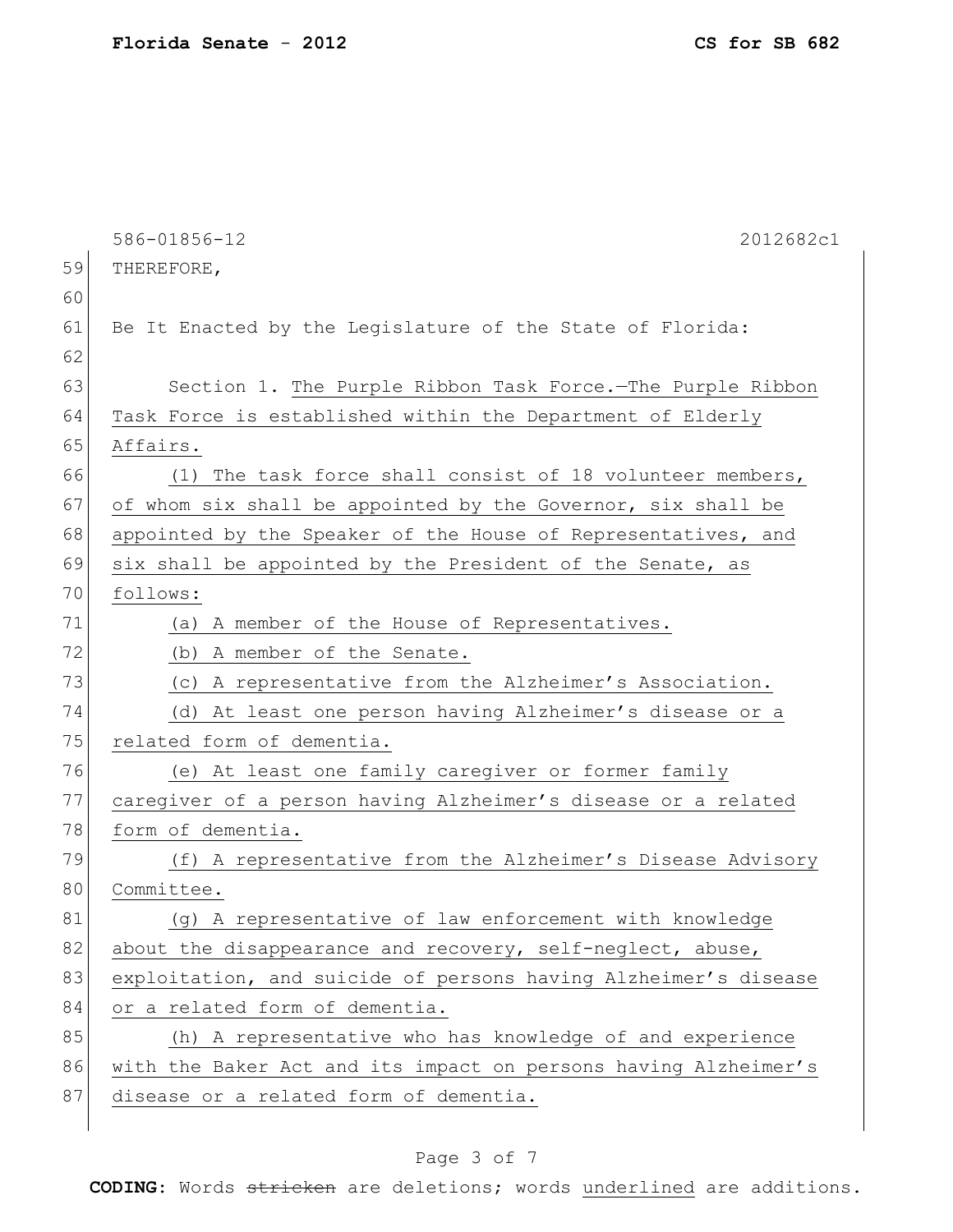|     | 586-01856-12<br>2012682c1                                      |
|-----|----------------------------------------------------------------|
| 88  | (i) An expert on disaster preparedness and response for        |
| 89  | persons having Alzheimer's disease or a related form of        |
| 90  | dementia.                                                      |
| 91  | (j) A representative of a health care facility or hospice      |
| 92  | that serves persons with Alzheimer's disease.                  |
| 93  | (k) A representative of the adult day care services            |
| 94  | industry.                                                      |
| 95  | (1) A representative of health care practitioners              |
| 96  | specializing in the treatment of persons having Alzheimer's    |
| 97  | disease or a related form of dementia.                         |
| 98  | (m) A Florida board-certified elder law attorney.              |
| 99  | (n) A representative of the area agencies on aging or aging    |
| 100 | and disability resource centers.                               |
| 101 | (o) A person who is an Alzheimer's disease researcher.         |
| 102 | (p) A representative from a memory disorder clinic.            |
| 103 | (q) A representative of the assisted living facility           |
| 104 | industry.                                                      |
| 105 | (r) A representative of the skilled nursing facility           |
| 106 | industry.                                                      |
| 107 | (2) Initial appointments to the task force shall be made by    |
| 108 | July 1, 2012. A vacancy on the task force shall be filled for  |
| 109 | the unexpired portion of the term in the same manner as the    |
| 110 | original appointment.                                          |
| 111 | (3) Members shall serve on the task force without              |
| 112 | compensation and may not receive reimbursement for per diem or |
| 113 | travel expenses.                                               |
| 114 | (4) The Department of Elderly Affairs shall convene the        |
| 115 | task force and provide necessary administrative support.       |
| 116 | (5) The task force shall:                                      |

# Page 4 of 7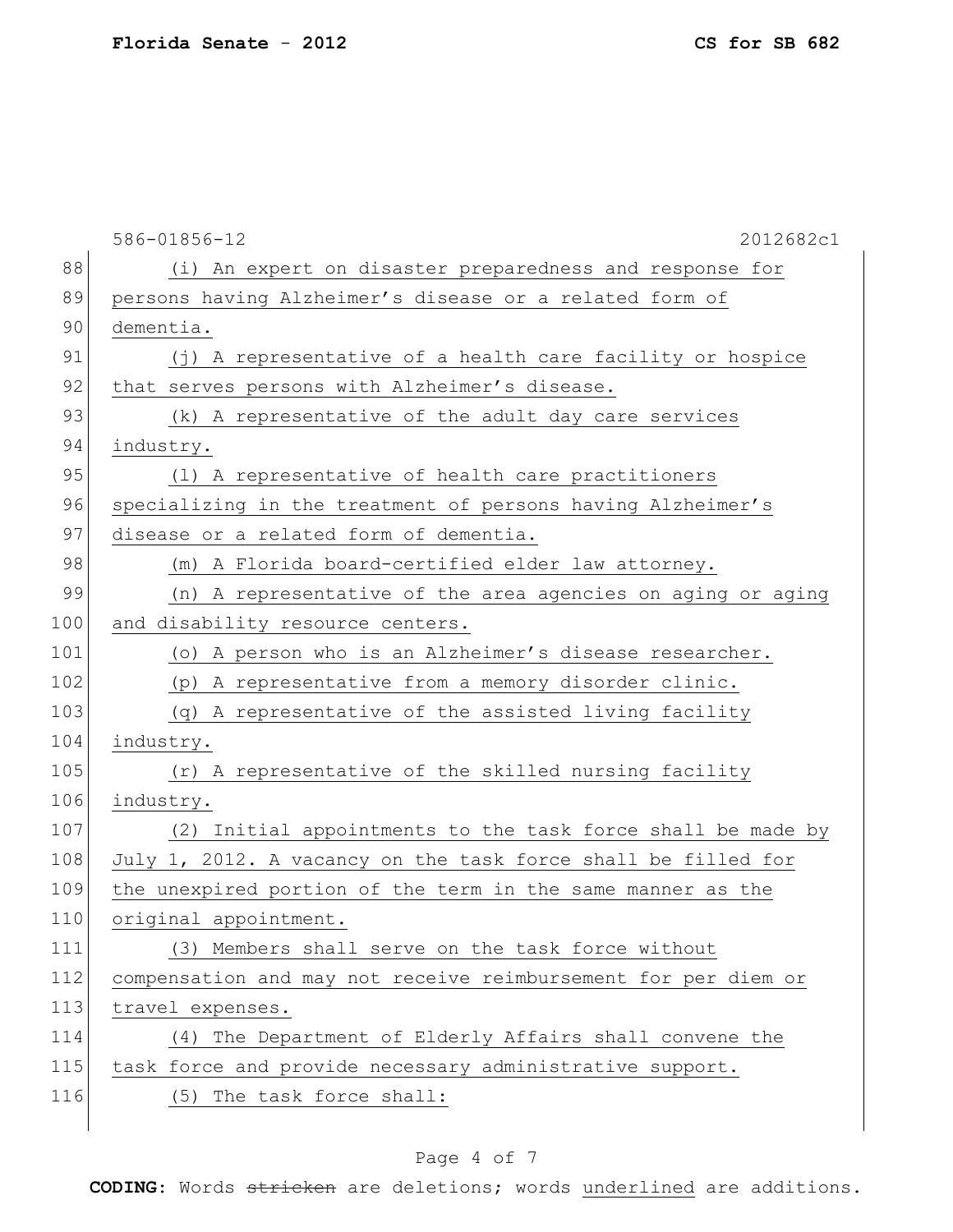|     | 586-01856-12<br>2012682c1                                        |
|-----|------------------------------------------------------------------|
| 117 | (a) Assess the current and future impact of Alzheimer's          |
| 118 | disease and related forms of dementia on the state.              |
| 119 | (b) Examine the existing industries, services, and               |
| 120 | resources addressing the needs of persons having Alzheimer's     |
| 121 | disease or a related form of dementia and their family           |
| 122 | caregivers.                                                      |
| 123 | (c) Examine the needs of persons of all cultural                 |
| 124 | backgrounds having Alzheimer's disease or a related form of      |
| 125 | dementia and how their lives are affected by the disease from    |
| 126 | younger-onset, through mid-stage, to late-stage.                 |
| 127 | (d) Develop a strategy to mobilize a state response to this      |
| 128 | public health crisis.                                            |
| 129 | (e) Provide information regarding:                               |
| 130 | 1. State trends with respect to persons having Alzheimer's       |
| 131 | disease or a related form of dementia and their needs,           |
| 132 | including, but not limited to:                                   |
| 133 | a. The role of the state in providing community-based care,      |
| 134 | long-term care, and family caregiver support, including respite, |
| 135 | education, and assistance to persons who are in the early stages |
| 136 | of Alzheimer's disease, who have younger-onset Alzheimer's       |
| 137 | disease, or who have a related form of dementia.                 |
| 138 | b. The development of state policy with respect to persons       |
| 139 | having Alzheimer's disease or a related form of dementia.        |
| 140 | c. Surveillance of persons having Alzheimer's disease or a       |
| 141 | related form of dementia for the purpose of accurately           |
| 142 | estimating the number of such persons in the state at present    |
| 143 | and projected population levels.                                 |
| 144 | 2. Existing services, resources, and capacity, including,        |
| 145 | but not limited to:                                              |
|     |                                                                  |

# Page 5 of 7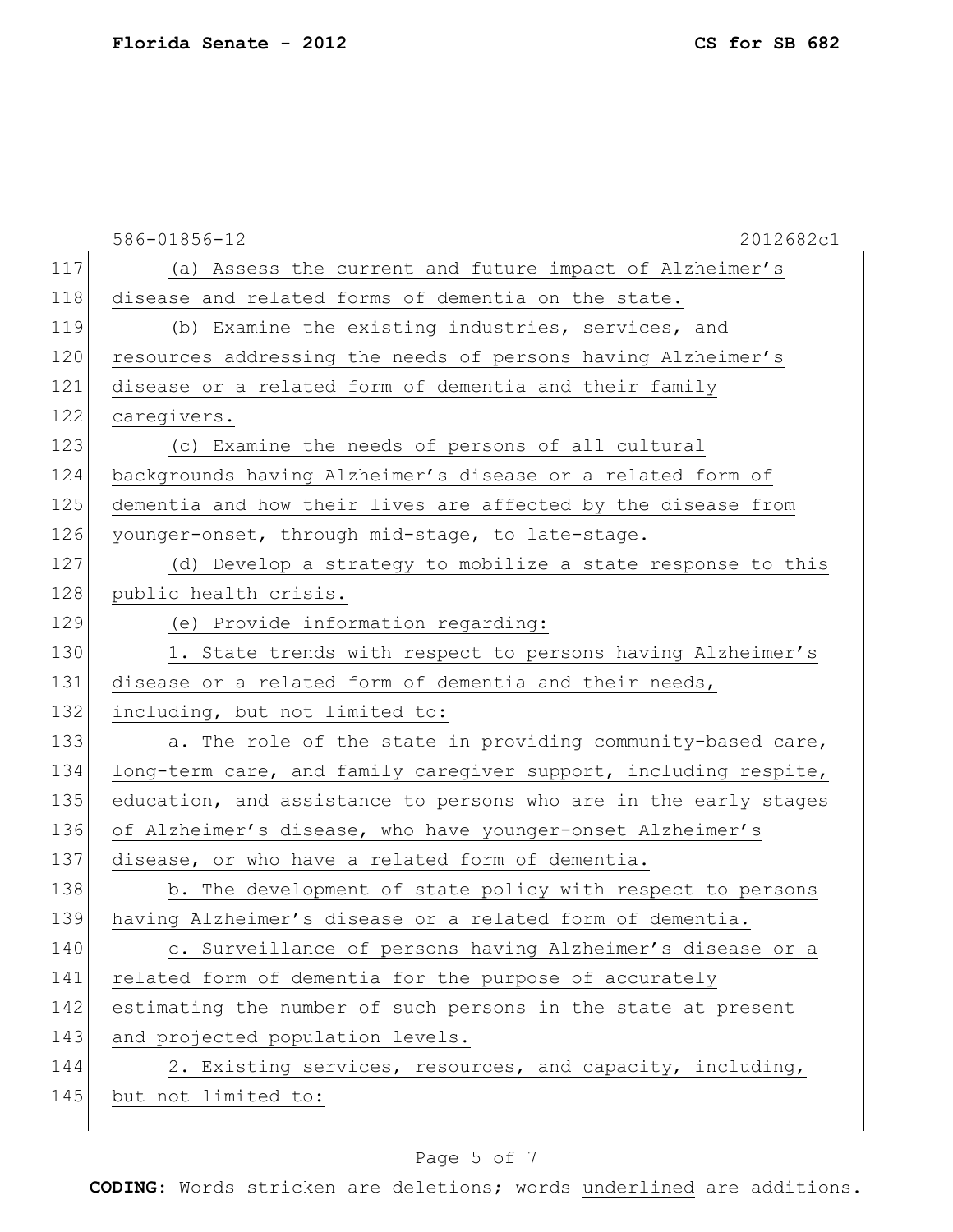586-01856-12 2012682c1 146 a. The type, cost, and availability of dementia-specific 147 services throughout the state. 148 b. Policy requirements and effectiveness for dementia-149 specific training for professionals providing care. 150 c. Quality care measures employed by providers of care, 151 including providers of respite, adult day care, assisted living 152 facility, skilled nursing facility, and hospice services. 153 d. The capability of public safety workers and law 154 enforcement officers to respond to persons having Alzheimer's 155 disease or a related form of dementia, including, but not 156 limited to, responding to their disappearance, search and 157 rescue, abuse, elopement, exploitation, or suicide. 158 e. The availability of home and community-based services 159 and respite care for persons having Alzheimer's disease or a 160 related form of dementia and education and support services to 161 assist their families and caregivers. 162 f. An inventory of long-term care facilities and community-163 based services serving persons having Alzheimer's disease or a 164 related form of dementia. 165 g. The adequacy and appropriateness of geriatric-166 psychiatric units for persons having behavior disorders 167 associated with Alzheimer's disease or a related form of 168 dementia. 169 h. Residential assisted living options for persons having 170 Alzheimer's disease or a related form of dementia. 171 i. The level of preparedness of service providers before, 172 during, and after a catastrophic emergency involving a person 173 having Alzheimer's disease or a related form of dementia and 174 their caregivers and families.

### Page 6 of 7